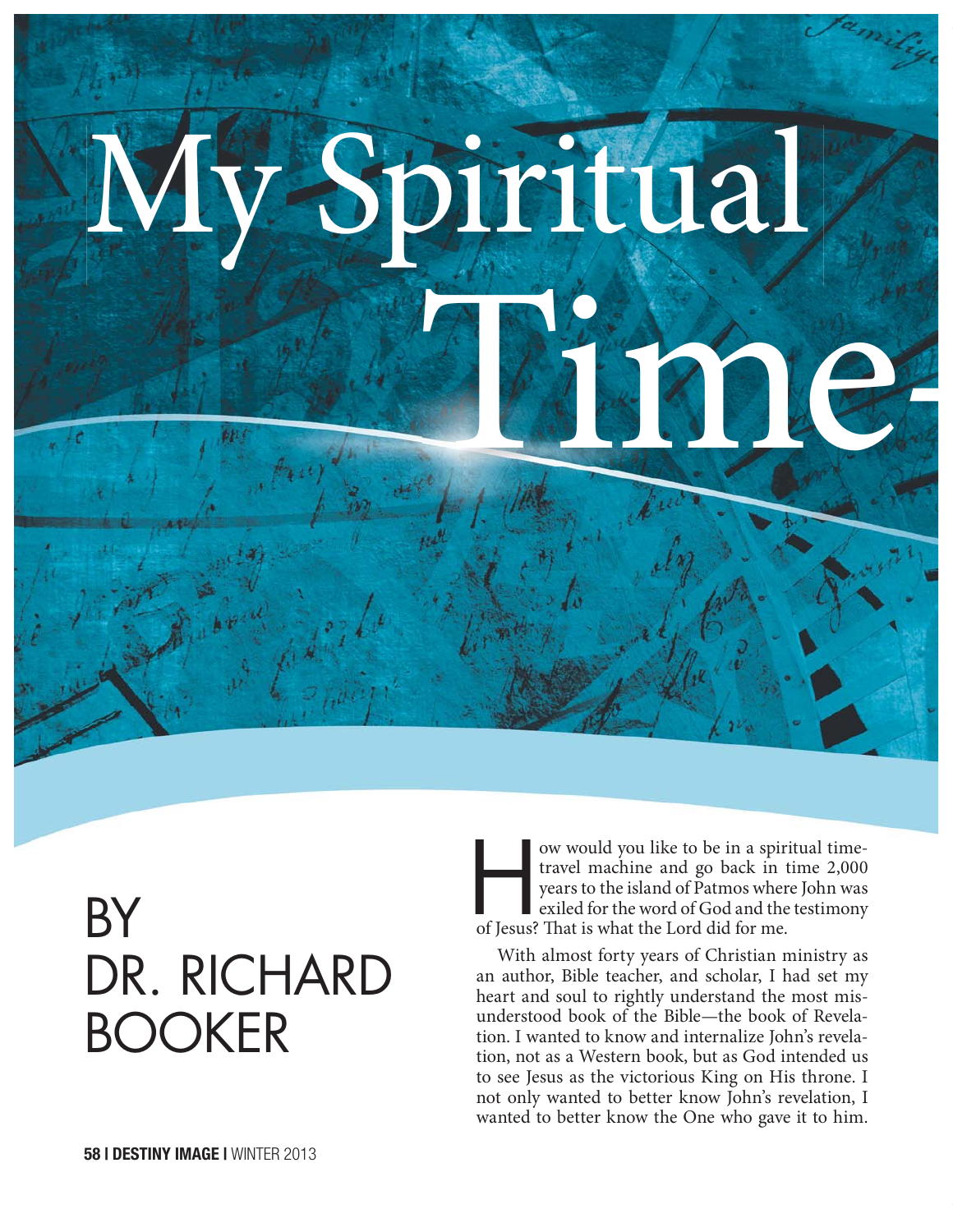After so many years in ministry, I still wanted to know Jesus better and have a renewed passion for His glory, His kingship, His presence, His worldview and His encouragement for faith and hope for the future.

Travel

- 100

Why did I need this spiritual time-travel experience? Because John was not a Western theologian; he was a Jewish seer. To get the fullest meaning of John's vision, and the One who gave it to him, I needed to know Jesus as John knew Him, not only as the Son of God, but the exalted Son of Man, the "Cloud Man" of the book of Daniel.

Experience

Through prayer and an intense time of study, while struggling with painful physical and agonizing spiritual attacks, the precious Holy Spirit opened my heart and mind to understand John' revelation as the Lord gave it to him. It was if I was "in the Spirit" with John to see what he saw and hear what he heard

when the Lord opened the door of heaven to him.

The Lord gave John a revelation to unveil and disclosed to John what he could not know without divine assistance. John saw the spiritual warfare in heaven that was being played out on the earth. He saw the outcome of the spiritual battle as well as prophetic events that would take place in the end times before the coming of the Lord. He saw prophecy being fulfilled before it

WINTER 2013 **| DESTINY IMAGE | 59**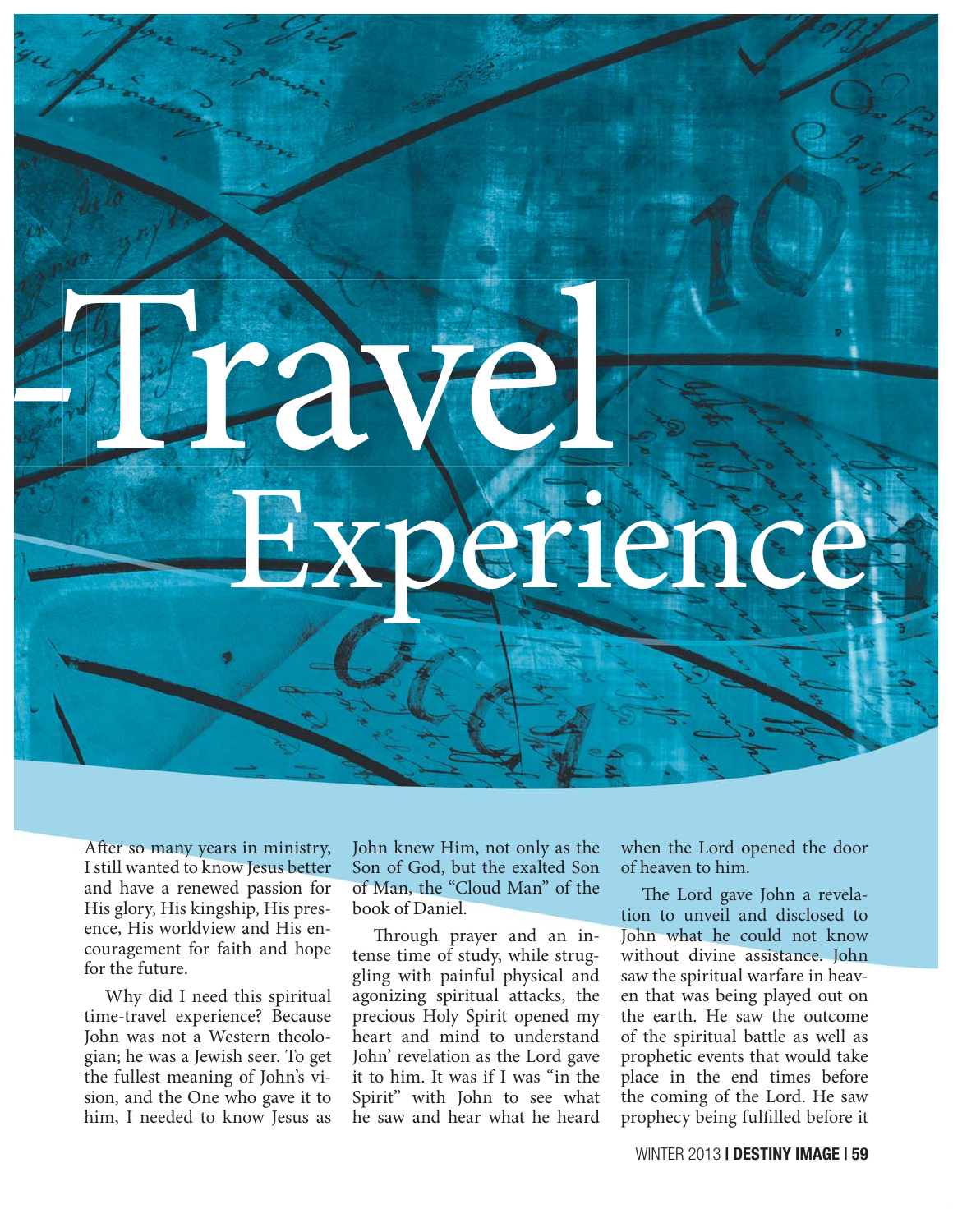happened. He saw God's people full of faith and hope victoriously overcoming satanic opposition through the blood of the Lamb and the word of their testimony. The Lord told John to write what he saw for our encouragement.

But most importantly, John saw Jesus on the throne, as King of kings and Lord of lords. He fully realized, with the "eyes of his understanding" being opened, that Jesus, not the world's corrupt leaders, is sovereign over the nations. He clearly understood that Jesus knows everything that

is happening on the earth. His heart and mind were comforted with the sure knowledge that God knows the end from the beginning and that Jesus would come and establish His physical and spiritual kingdom on the earth.

John saw that God will totally and completely destroy His enemies and the enemies of God's people. Jesus will bring heaven to earth and God's people will live with Him in a glorious kingdom where all nations will worship

CONTINUED ON PAGE 68 >> www.rbooker.com.

**Dr. Richard Booker** has written 38 books and developed n u m e r o u s courses on the Bible from a Judeo-Christian perspective. He had made over 500 television programs and serves as a spiritual father to many. He and his wife Peggy have led tours to Israel for 25 years. For more information, see their web site at:





### Written by leading authority on Biblical studies, **Dr. Richard Booker**

Founder/Director of Sounds of the Trumpet and the Institute for Hebraic-Christian Studies

The Book of Revelation is not a book of doom and gloom, but rather the story of victory of the